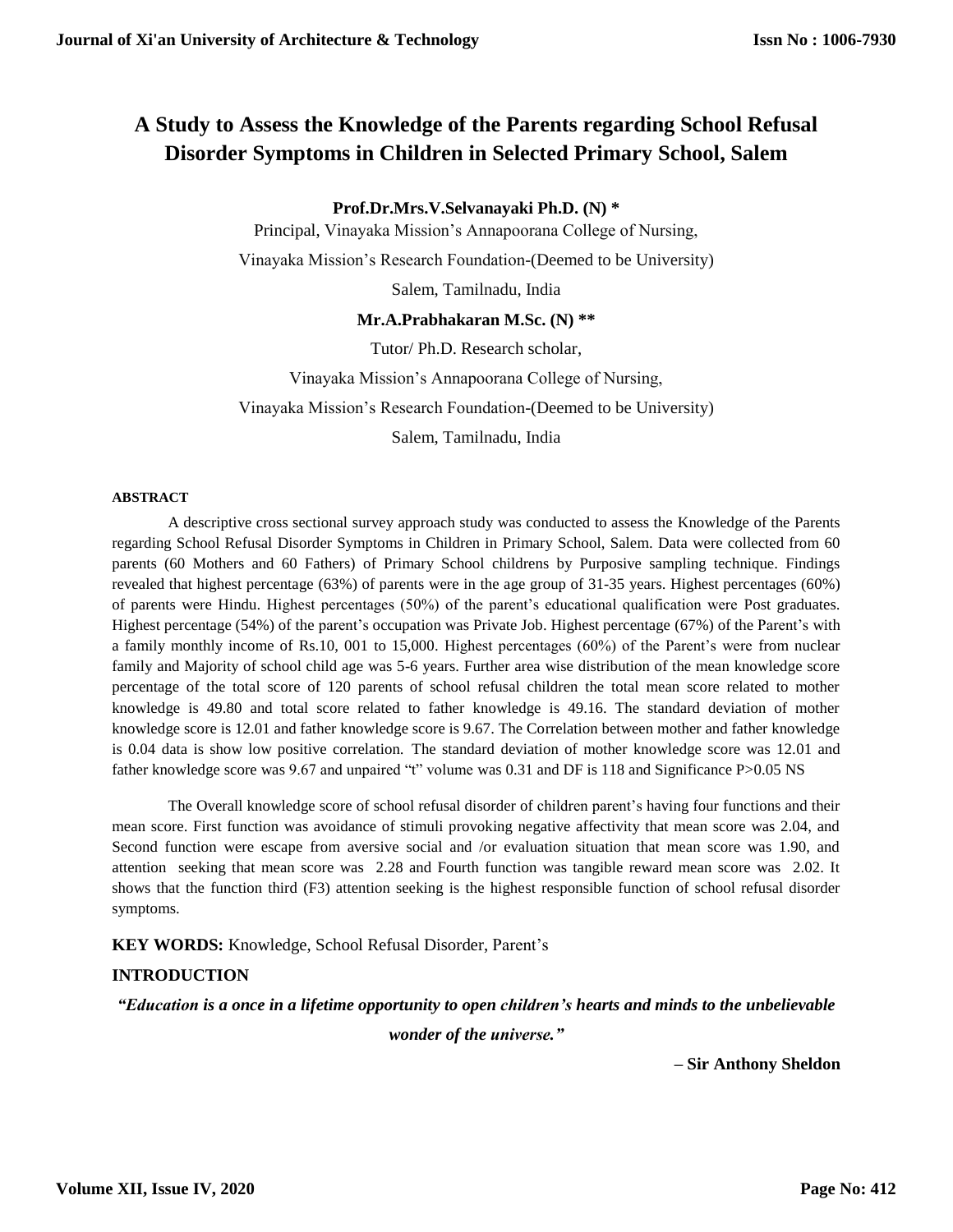India has made progress in terms of increasing the primary education attendance rate and expanding literacy to approximately three quarters of the population in the 7-10 age groups, by 2011. India`s improved education system is often cited as one of the main contributors to its economic development. Much of the progress, especially in higher education and scientific research, has been credited to various public institutions. While enrolment in higher education has increased steadily over the past decade, reaching a Gross Enrolment Ration of 24% in 2013, there still remains a significant distance to catch up with tertiary education enrolment levels of developed nations, a challenge that will be necessary to reap a demographic dividend from India's comparatively young population.

#### **Need for the Study**

School phobia also known as social anxiety disorder is a medical condition characterized by extreme and consistent fear of meeting new people or embarrassing oneself in social situations. Social phobia is different than the occasional nervousness or shyness a person may feel before a big social event, and it may dramatically limit a person's ability to engage in ordinary social activates.

School refusal is the refusal to attend school due to emotional distress. School refusal differs from truancy in that children with school refusal feel anxiety or fear toward school, whereas truant children generally have no feeling angry or bored with it instead. Children's hospital Boston provides a chart showing the difference between the school refusal and truancy.

[Brandy R. Maynard](https://journals.sagepub.com/doi/full/10.1177/1049731515598619) and [David Heyne](https://journals.sagepub.com/doi/full/10.1177/1049731515598619) (2015) conducted a study regarding Treatment for School Refusal among Children and Adolescents: A Systematic Review and Meta-Analysis. A comprehensive search process was used to find eligible randomized controlled trials and quasi-experimental studies assessing the effects of psychosocial treatments on anxiety or attendance outcomes. Data were quantitatively synthesized using meta-analytic methods. Eight studies including 435 children and adolescents with school refusal were included in this review. Significant effects were found for attendance but not for anxiety. Evidence indicates that improvements in school attendance occur for children and adolescents with school refusal who receive psychosocial treatment. The lack of evidence of short-term effects on anxiety points to the need for long-term follow-up studies to determine whether increased attendance ultimately leads to reduced anxiety.

## **Objectives**

- $\cdot \cdot$  To assess the knowledge of parents regarding school refusal disorder symptoms in children
- $\bullet$  To identify the reasons for avoiding school
- \* To compare the knowledge between mother and father on school refusal disorder symptoms.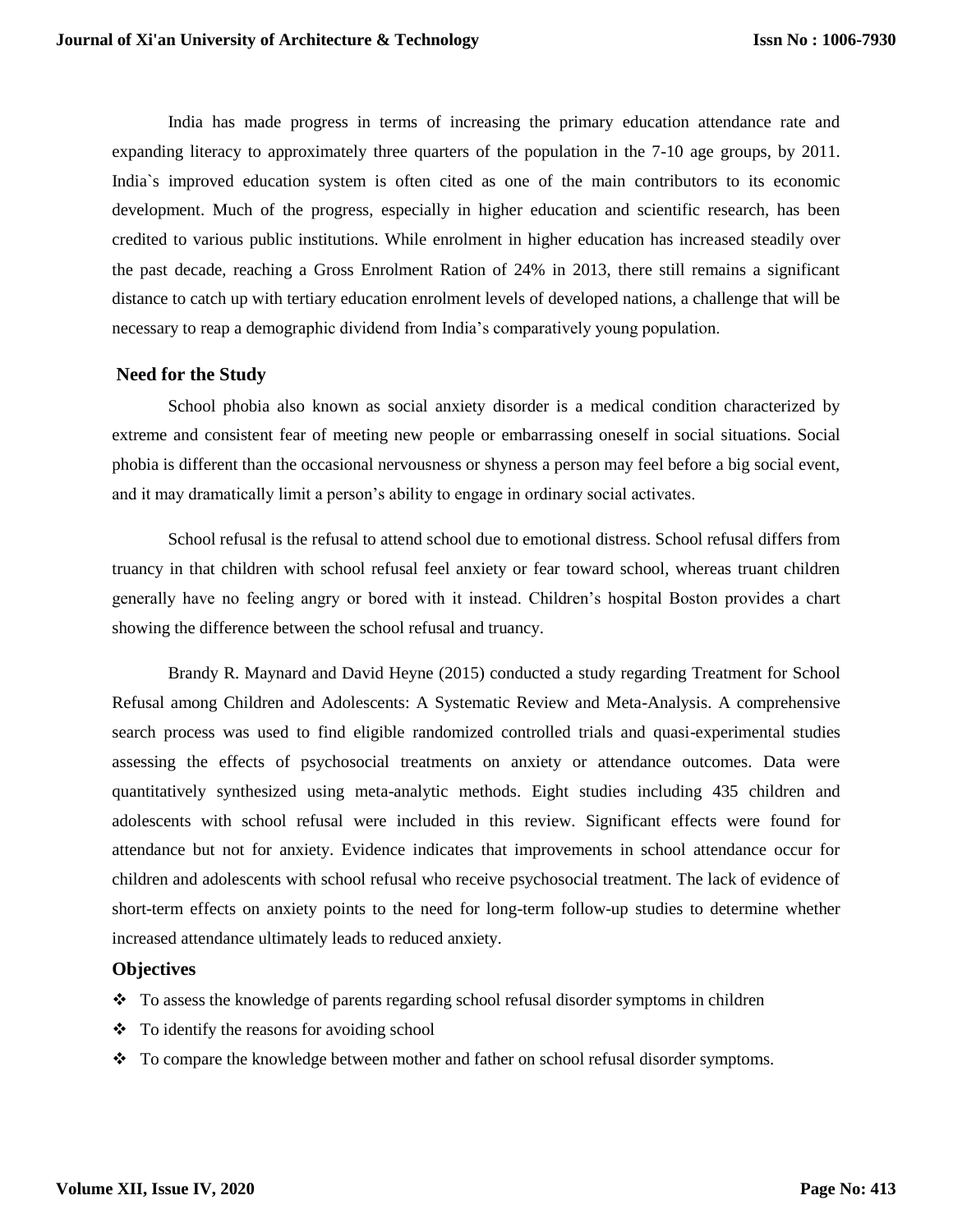## **MATERIALS AND METHODS**

| <b>Research approach</b>  | $\ddot{\cdot}$ | A Descriptive Study Design was used for the study                     |  |  |
|---------------------------|----------------|-----------------------------------------------------------------------|--|--|
| <b>Research design</b>    |                | Cross Sectional Survey approach was used for the study                |  |  |
| Setting of the study      | $\ddot{\cdot}$ | The study was conducted in Primary School, Salem.                     |  |  |
| <b>Population</b>         |                | The present study sample selection from parent's of primary school    |  |  |
|                           |                | childrens, Salem.                                                     |  |  |
| <b>Sampling Technique</b> |                | Purposive sampling technique was used for the present study.          |  |  |
| <b>Sample Size</b>        |                | The sample size consists of 60 parents (60 Mothers and 60 Fathers) of |  |  |
|                           |                | primary school childrens studying in the primary school, Salem.       |  |  |

# **Description of the Tool**

Tools consists of two sections

#### **Section - A**

 Deal with demographic data of parents of primary school childrens. It consist of 7 items which seek information about the demographic characteristics, such as Parents Age, Religion, educational qualification, occupation, type of family, family monthly income and school child age.

#### **Section - B**

 Deals with Knowledge, standard questionnaire school refusal scales which having 24 questions. (Christopher Kearney and Wendy Silverman)

## Scoring and interpretation Edit

Scoring the SRAS-RIS based on a 0-6 scale, with each question being scored as follows based on participant response:

- $\checkmark$  0 points : 0, meaning "never"
- $\checkmark$  1 point : 1, meaning "seldom"
- $\checkmark$  2 points : 2, meaning "sometime"
- $\checkmark$  3 points : 3, meaning "half the time"
- $\checkmark$  4 point : 4, meaning "usually"
- $\checkmark$  5 point : 5, meaning "almost always"
- $\checkmark$  6 point : 6, meaning "always"

Each item in the question set contributes to a different function which may be computed by adding the scores of each of four functions on both the parents and child versions. These functions scores are each divided by 6 (the number of scores in each set). Parents and child function scores are then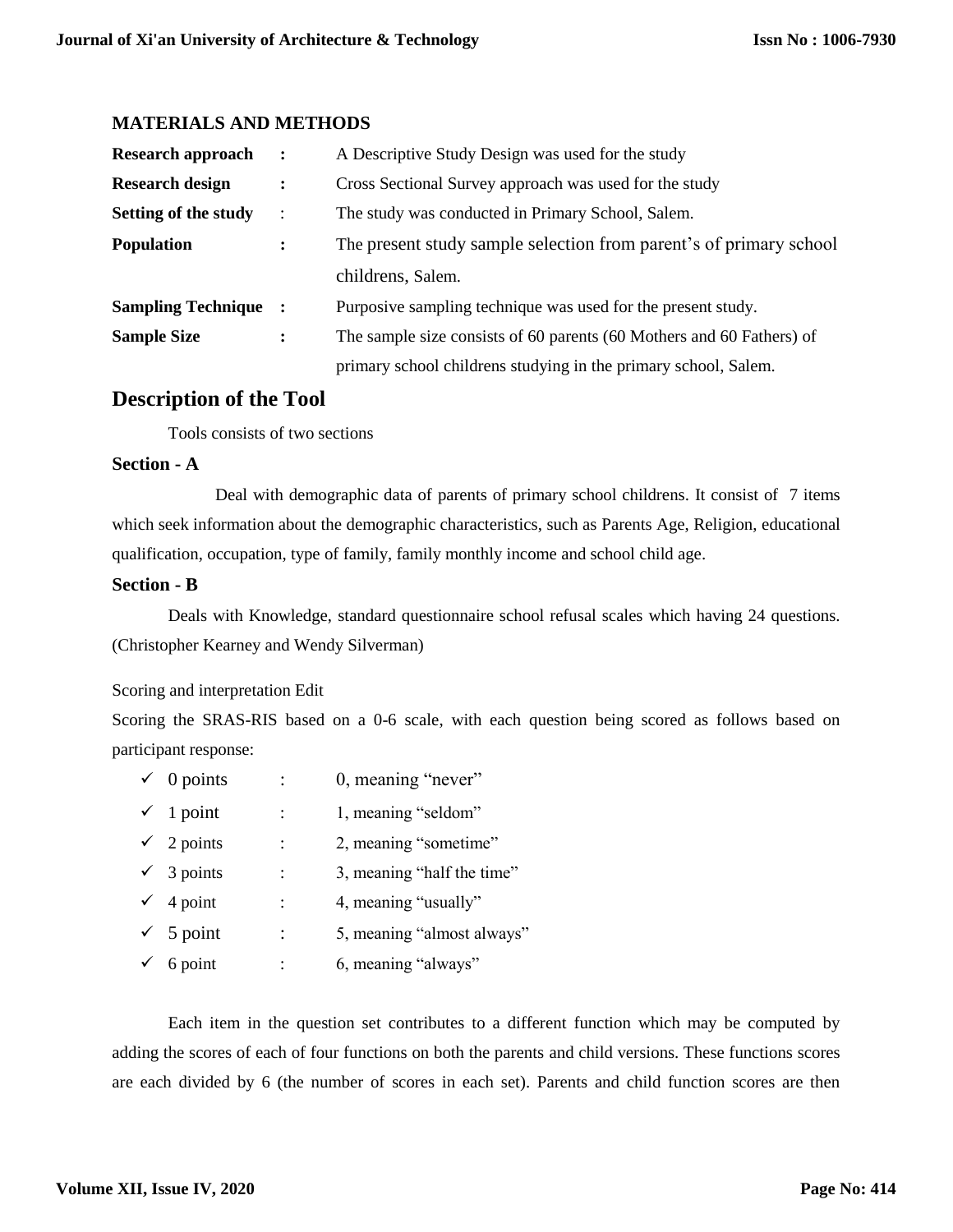summed and divided by 2 to determine the means function score. Function with the highest means score is considered the primary cause of the child's school avoidance. The function divisions are as follows:

- **Function one** ("avoidance of stimuli provoking negative affectivity"): Items, 1, 5, 9, 13, 17, and 21
- **Function two** ("escape from aversive social and /or evaluation situation"): Items, 2, 6, 10, 14, 18 and 22
- $\div$  **Function third** (attention seeking): Item 3, 7, 11, 15, 19, and 23
- **Function four** ("tangible reward"): Items 4, 8, 12, 16, 20 and 24

# **Method of Data Collection**

#### **Ethical Consideration**

- Permission was obtained from the principal of Vinayaka Mission's Annapoorana Collage of Nursing, Salem.
- Written permission was obtained from the Principal and Correspondent of primary school Salem. After the oral consent will obtain from each parents prior to data collecting process
- $\triangleright$  After explaining the purpose of the data collection procedure, prior to interview self introduction and purpose of interview were clearly explained to each parents to obtain maximum co-operation and consent from them

## **Planned Data Analysis**

The collected data was analyzed by using both descriptive statistics. Such as percentage, mean and standard deviation and presented in the form of tables and figures.

## **RESULT**

**Table -4.1: Percentage Wise Distribution of Mean, median, standard deviation and Karl Pearson's correlation** 

| <b>SRAS-R</b> | N <sub>0</sub> | <b>Mean</b> | <b>SD</b> | <b>Unpaired</b><br>"t" value | DF  | <b>Significance</b> | Karl<br>Pearson's<br>correlation       |
|---------------|----------------|-------------|-----------|------------------------------|-----|---------------------|----------------------------------------|
| Mother        | 60             | 49.8        | 12.01     | 0.31                         | 118 | $P > 0.05$ NS       |                                        |
| Father        | 60             | 49.16       | 9.67      |                              |     |                     | 0.04<br>positive<br>Low<br>correlation |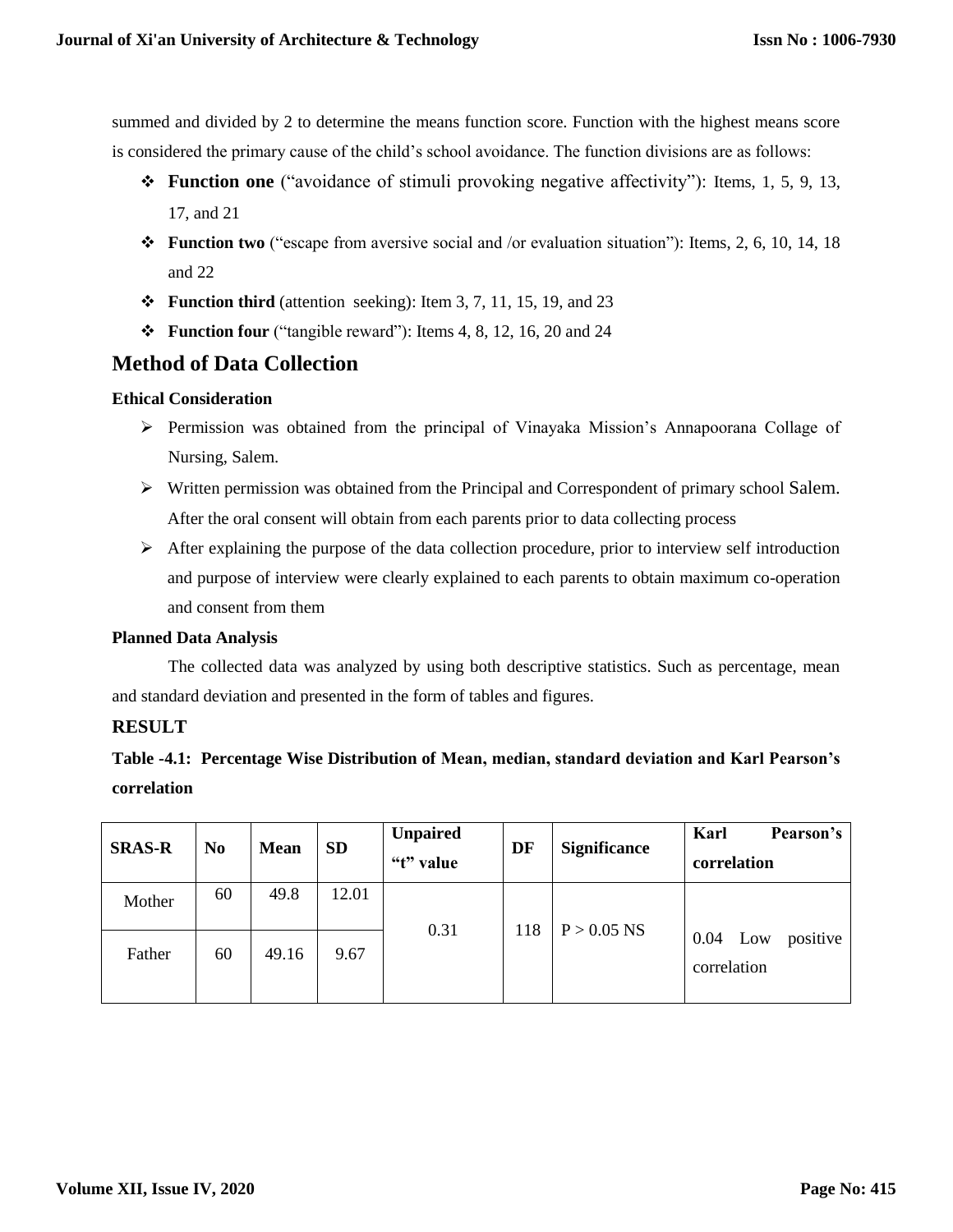Percentage wise distribution of overall total score of 60 parents of school refusal children the total mean score of mother knowledge was 49.80 and father knowledge was 49.16. The standard deviation of mother knowledge score were 12.01 and father knowledge score was 9.67

DF (118) Significant at 0.05 levels

Data is presented in table show that the Correlation between mother and father knowledge is 0.04 data is show low positive correlation.





Comparison between mother and father knowledge of school refusal children the total mean score of mother knowledge was 49.80 and father knowledge was 49.16. The standard deviation of mother knowledge score were 12.01 and father knowledge score was 9.67 and unpaired "t" volume were 0.31 and DF was 118 and Significance P>0.05 NS

**Table -4.2: To identify the reason of school refusal disorder**

| <b>Functions (Mother+ father)</b>                                        | No of parents | <b>Mean score</b> |
|--------------------------------------------------------------------------|---------------|-------------------|
| Function 1 (avoidance of stimuli provoking<br>negative affectivity)      | 16(25%)       | 2.04              |
| Function 2 (escape from aversive social and<br>/or evaluation situation) | 8(12.5%)      | 1.90              |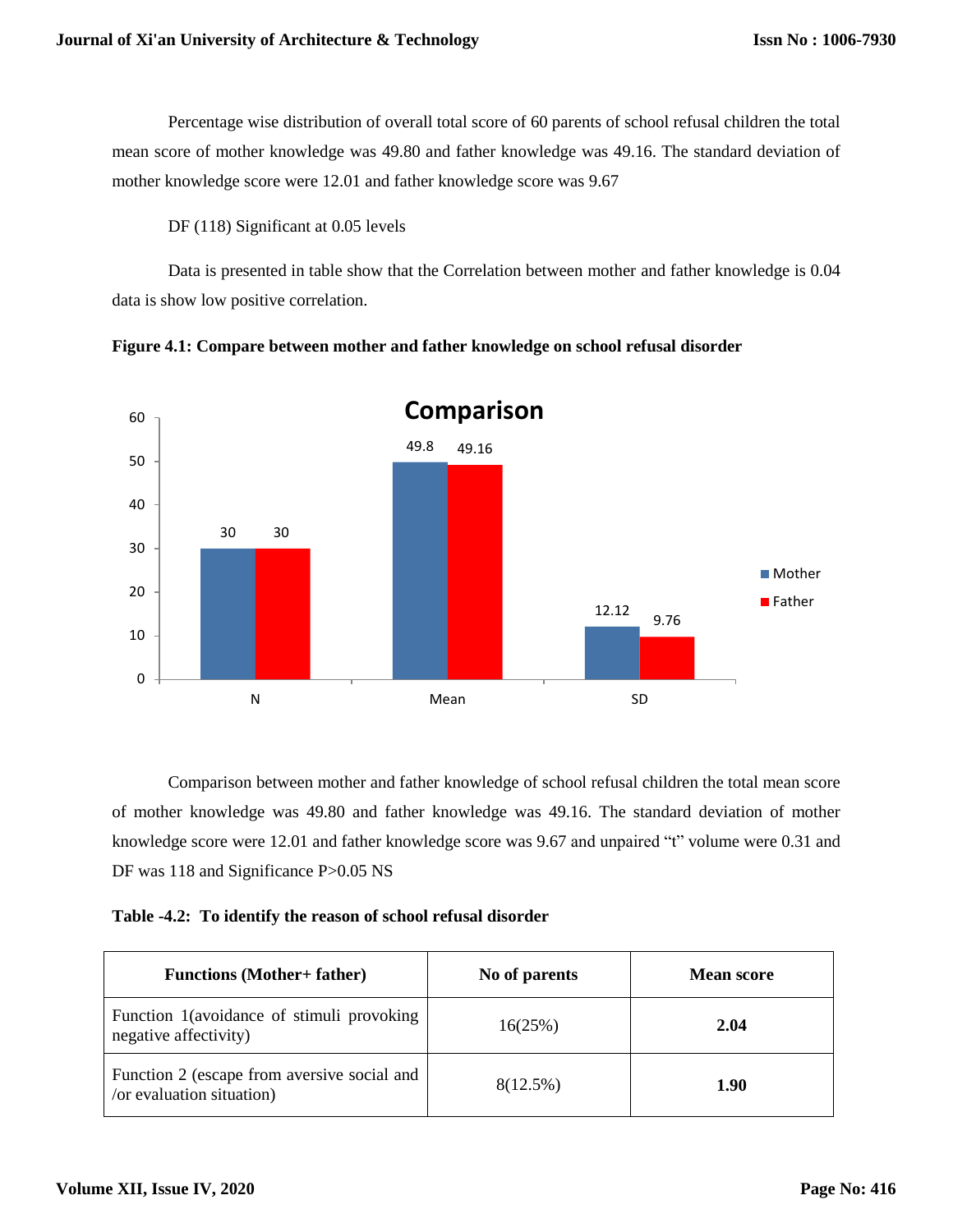| Function 3(attention seeking) | 26(40.63%) | 2.28 |
|-------------------------------|------------|------|
| Function4 (tangible reward)   | 14(21.88%) | 2.02 |



**Function for Refusal School**

Percentage wise and mean score was identifying the reason of school refusal disorder mother and father having four functions and their mean score. First function was avoidance of stimuli provoking negative affectivity that mean score was 2.04, and Second function were escape from aversive social and /or evaluation situation that mean score was 1.90, and attention seeking that mean score was 2.28 and Fourth function was tangible reward mean score was 2.02. It shows that the function third (F3) attention seeking is the highest responsible function of school refusal disorder symptoms

#### **CONCLUSION**

A descriptive cross sectional survey approach study was conducted to assess the Knowledge of the Parents regarding School Refusal Disorder Symptoms in Children in Primary School, Salem. Data were collected from 60 parents (60 Mothers and 60 Fathers) of Primary School childrens by Purposive sampling technique. Further area wise distribution of the mean knowledge score percentage of the total score of 60 parents of school refusal children the total mean score related to mother knowledge is 49.80 and total score related to father knowledge is 49.16. The standard deviation of mother knowledge score is 12.01 and father knowledge score is 9.67. The Correlation between mother and father knowledge is 0.04 data is show low positive correlation. The standard deviation of mother knowledge score was 12.01 and father knowledge score was 9.67. The Overall knowledge score of school refusal disorder of children parent's having four functions and their mean score. First function was avoidance of stimuli provoking